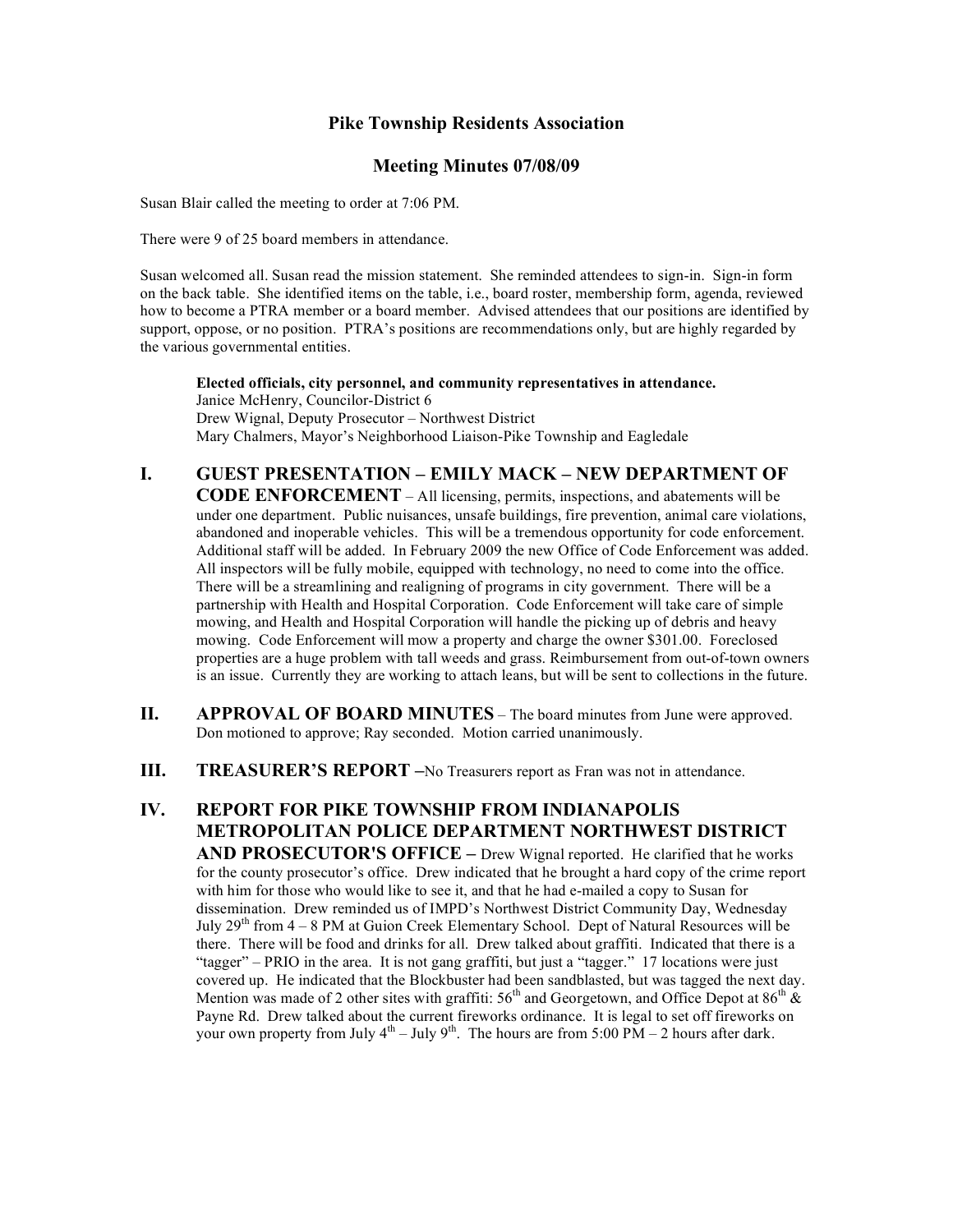## **V. ANNOUNCEMENTS, PLAT REPORTS, AND CORRESPONDENCE**

- Grant application from IPC Project Greenspace. The due date is August  $7<sup>th</sup>$  at 5:00 PM. Decisions will be in November.
- 5248 Moller Rd. YMCA approved by Hearing Examiner. Staff had some concerns with commitment language. The EVMS sign increment was changed to 15 seconds from our recommended 10 seconds with the addition of "no scrolling."
- 3904 W.  $86<sup>th</sup>$  Real Estate Office –Believed it passed  $6-0$  without staff recommendations of shared access with adjacent property.
- 8404 Michigan Road Aldi continued till July  $23^{rd}$ . The Crooked Creek Community Development Corporation is also opposed.
- 7220 Woodland sign for 2 hotels. Recommended for approval by the Hearing Examiner. MDC legal counsel announced 2/3 vote was necessary to overturn Hearing Examiner recommendation. Petitioner counsel disagreed. Subsequently, vote did not approve. Next day (or later) MDC legal counsel contacted petitioner attorney, admitted he was incorrect – they agreed that MDC should rehear petition. Petition continued till August  $5<sup>th</sup>$ . In order to satisfy Planning Staff, Tim Oaks, Schahet, and corporate McDonalds met today with a proposal to integrate three signs on one. This will help alleviate sign clutter. If discussions are successful, they will return to PTRA.
- Traffic Court & Probation Office City/County Council voted 16 12 to send it back to committee. Next meeting is July  $21<sup>st</sup>$ .

## **VI. LIQUOR PERMITS**

- 7/6 Traders Point Creamery New  $3$ -way  $4$ -0 approval. Beer & wine (2-way) permitted for restaurant. Offsite catering; beer and wine only. They had to apply for a 3-way because there isn't a specific permit that accommodates their request. They will comply with 2-way per zoning commitments.
- 7/6 Sports Zone 66<sup>th</sup> & Coffman Rd. Beer & Wine<br>• 7/6 Outback 5771 E. 86<sup>th</sup> 3-way
- 7/6 Outback 5771 E.  $86^{th}$  3-way
- $7/20$  Costco Renewal 3-way
- 7/20 Abuelos Traders Point Shopping Center Renewal 3-way
- 7/20 Chipotle 3340 W.  $86^{th}$  3-way
- 7/20 Mike's Charcoal Grill 7102 Woodland 3-way

# **VII. LAND USE –CONTINUED PETITIONS** –

**1**) **4331 Dandy Trail – 2009-ZON-813 & 2009-APP-813** Richard Michael Neese requests rezoning of 3.372 acres, from PK-1 (FF) and PK-2 (FF) to PK-2 to provide for park perimeter uses. PK-2 approval to provide for construction of a single-family dwelling. Council District 6. Hearing date continued by PTRA to 7/23/09, Hearing Examiner. Presenter is Mike Neese. Chairperson is Mark Jakubovie, Vice-President, District V. *Written commitments prepared by Steve Granner given to petitioner and PTRA board*. *Legal description still needed. Petition needs amended to rezone the PK-1 portion above the 815 contour line to PK-2. PK-2 administrative approval to build. Additional commitments requested: 4 exterior floodlights on house to be motion detection only. No exterior lighting is to be "dusk to dawn", but can be motion or switched. Any additional exterior lighting would require a return to PTRA prior to installation. There are to be no coach lights on the south side of the property. HVAC equipment and generator shall be installed on the north side of the new residence. Motion made by Mark to support with written commitments and include those stated above. Ray seconded. Motion carried unanimously.* 

## **VIII. LAND USE – NEW PETITIONS**

**1) 3910 Industrial Blvd – 2009-UV1-020** RCS Holdings VIII, LLC, by Robert E. Tolle, requests variances of use and development standards to: a) provide for a distribution